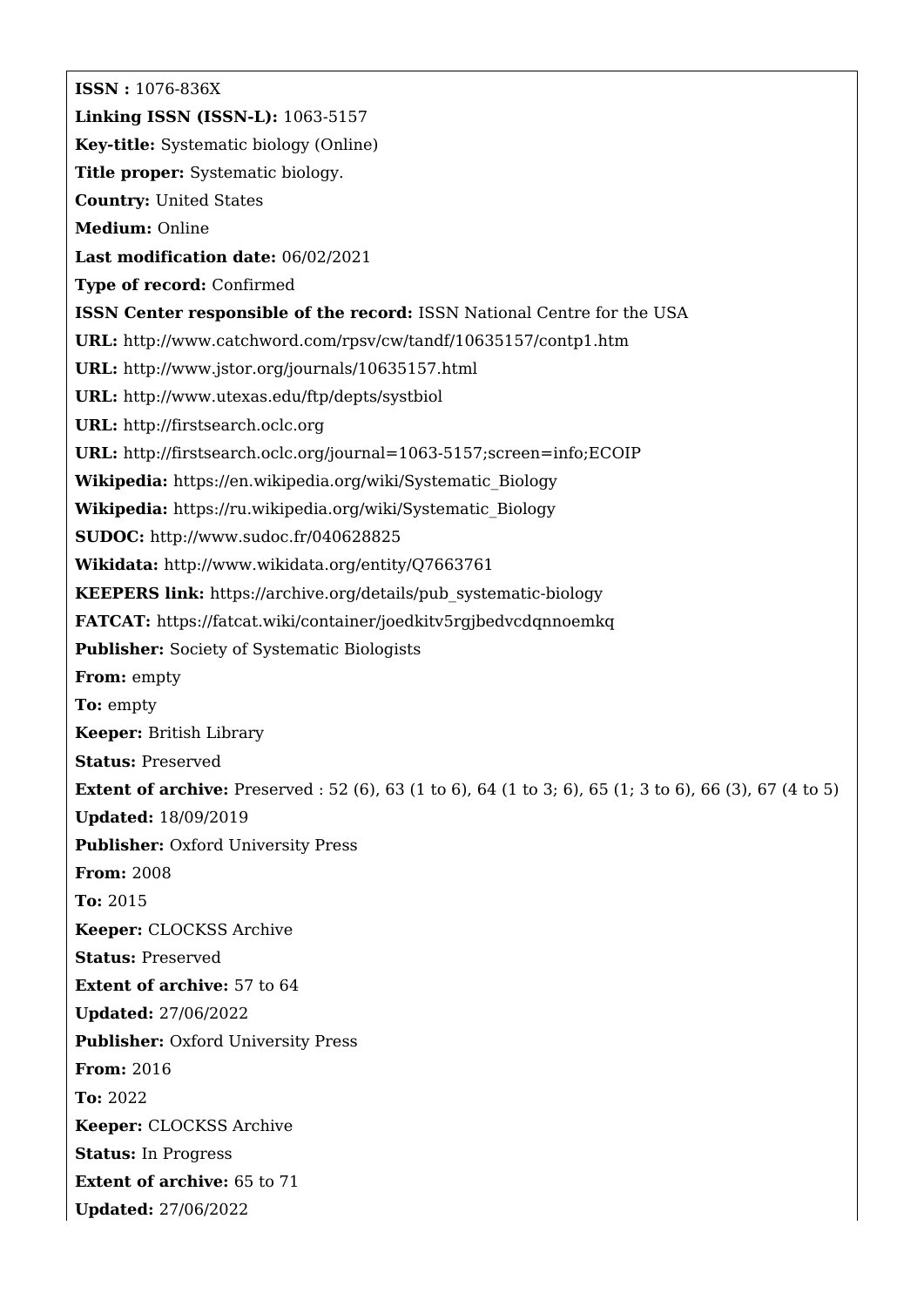**Publisher:** Oxford University Press, UK **From:** 1952 **To:** 2011 **Keeper:** Internet Archive **Status:** Preserved **Extent of archive:** 1 to 60 **Updated:** 01/01/1970 **Publisher:** Oxford University Press **From:** 2010 **To:** 2020 **Keeper:** LOCKSS Archive **Status:** Preserved **Extent of archive:** 59 to 69 **Updated:** 27/06/2022 **Publisher: Oxford University Press** 

**From:** 2021

**To:** 2022

**Keeper:** LOCKSS Archive

**Status:** In Progress

**Extent of archive:** 70, 71

**Updated:** 27/06/2022

**Publisher: Oxford University Press** 

**From:** 0000

**To:** 2022

**Keeper:** National Digital Preservation Program, China

**Status:** Preserved

**Extent of archive:** Preserved : ; 6 (1 to 6); 7 (1, 2, 4 to 6); 56 (1 to 6); 57 (1 to 6); 58 (1 to 6); 59 (1 to 6); 61 (1 to 6); 62 (1 to 6); 63 (1 to 6); 64 (1 to 6); 65 (1 to 6); 66 (1 to 6); 67 (1 to 6); 68 (1 to 6); 69 (1 to 6); 71 (1)

**Updated:** 14/04/2022

**Publisher: Oxford University Press** 

**From:** 1990

**To:** 2022

**Keeper:** Portico

**Status:** Preserved

**Extent of archive:** Preserved : 39; 47 (1); 48 (2 to 4); 52 (6); 58 (1, 4 to 6); 59 (1 to 4); 60 (1 to 6); 61 (1 to 6); 62 (1 to 6); 63 (1 to 6); 64 (1 to 6); 65 (1 to 6); 66 (1 to 6); 67 (1 to 6); 68 (1 to 6); 69 (1 to 6); 70 (1 to 6); 71 (1 to 3)

**Updated:** 04/06/2022

**Publisher:** Taylor & Francis Group

**From:** 2008

**To:** 2008